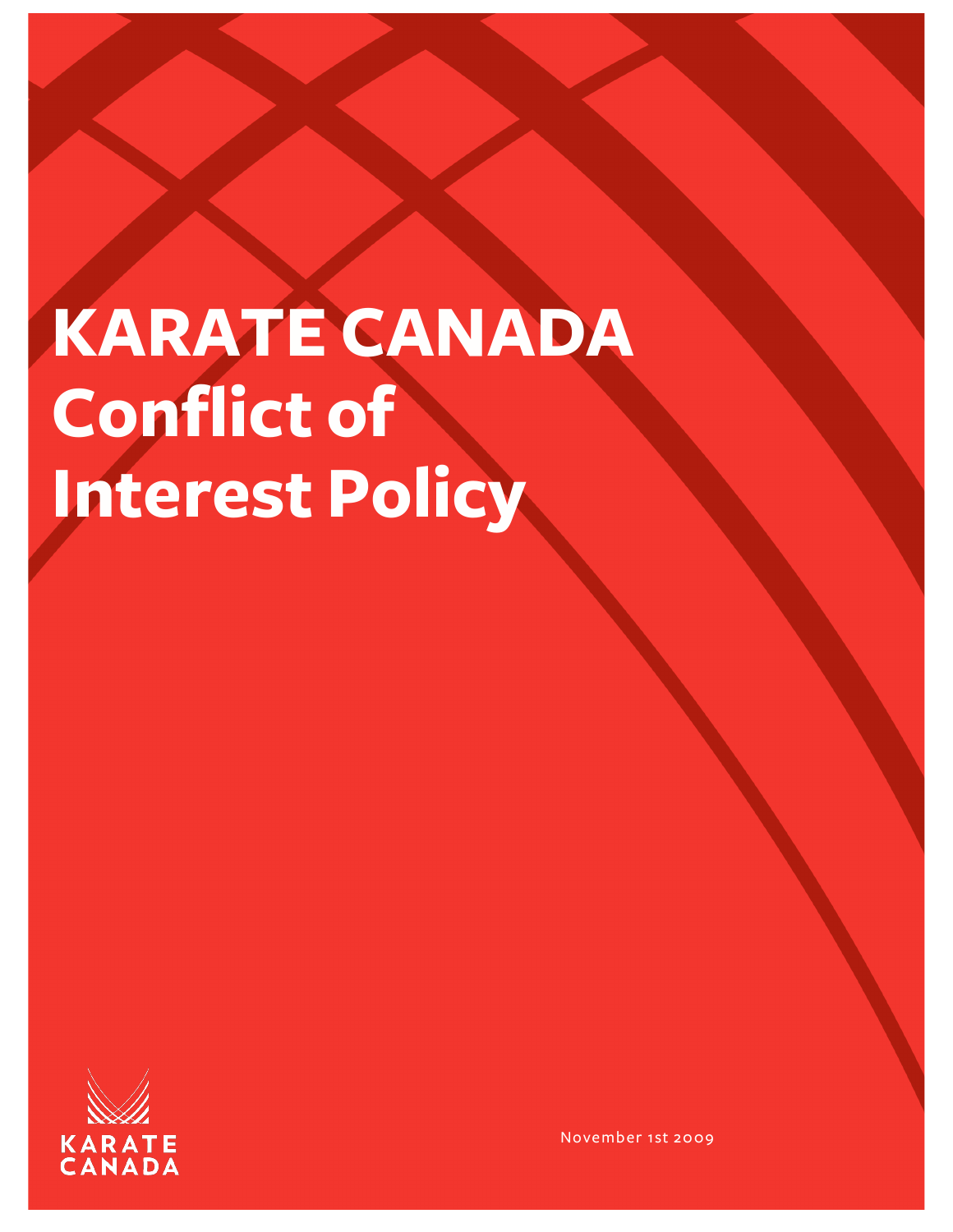# Introduction

1. KARATE CANADA is committed to providing a sport environment that is characterized by honesty, excellence, fairness, integrity, sincerity, transparency, open communications and mutual respect.

2. KARATE CANADA believes that these values and ideals should guide all its decisions, actions and communications, as well as the decisions, actions and communications of its members and all other persons who do business or have affiliations with KARATE CANADA and/or its members.

3. KARATE CANADA, its members and/or all persons who can do business or have affiliations with KARATE CANADA and/or its members have an obligation to avoid any conflicts of interest (CI) whatever the conflict, and must ensure that their activities and interests do not conflict with KARATE CANADA and/orits members or with their obligations, duties and responsibilitieswithin KARATE CANADA.

# Purpose

4. This policy sets outto provide a standard of conduct to prevent, avoid and end all CI situations.

# Scope

5. This policy applies to all KARATE CANADA members including athletes, coaches, officials, volunteers, board of directors (BOD) members, officers, committee members, staff members, appointed representatives of KARATE CANADA, dojos and dojo members of KARATE CANADA.

# Definition

6. A conflict of interest is a situation where a member of KARATE CANADA, in any capacity at the time of making a decision with direct or indirect affiliation with KARATE CANADA and/or its members, is influenced or could be influenced by personal, financial, business or other considerations, having no relation to KARATE CANADA's and/or its members' interests, or not in the best interests of KARATE CANADA and/or its members.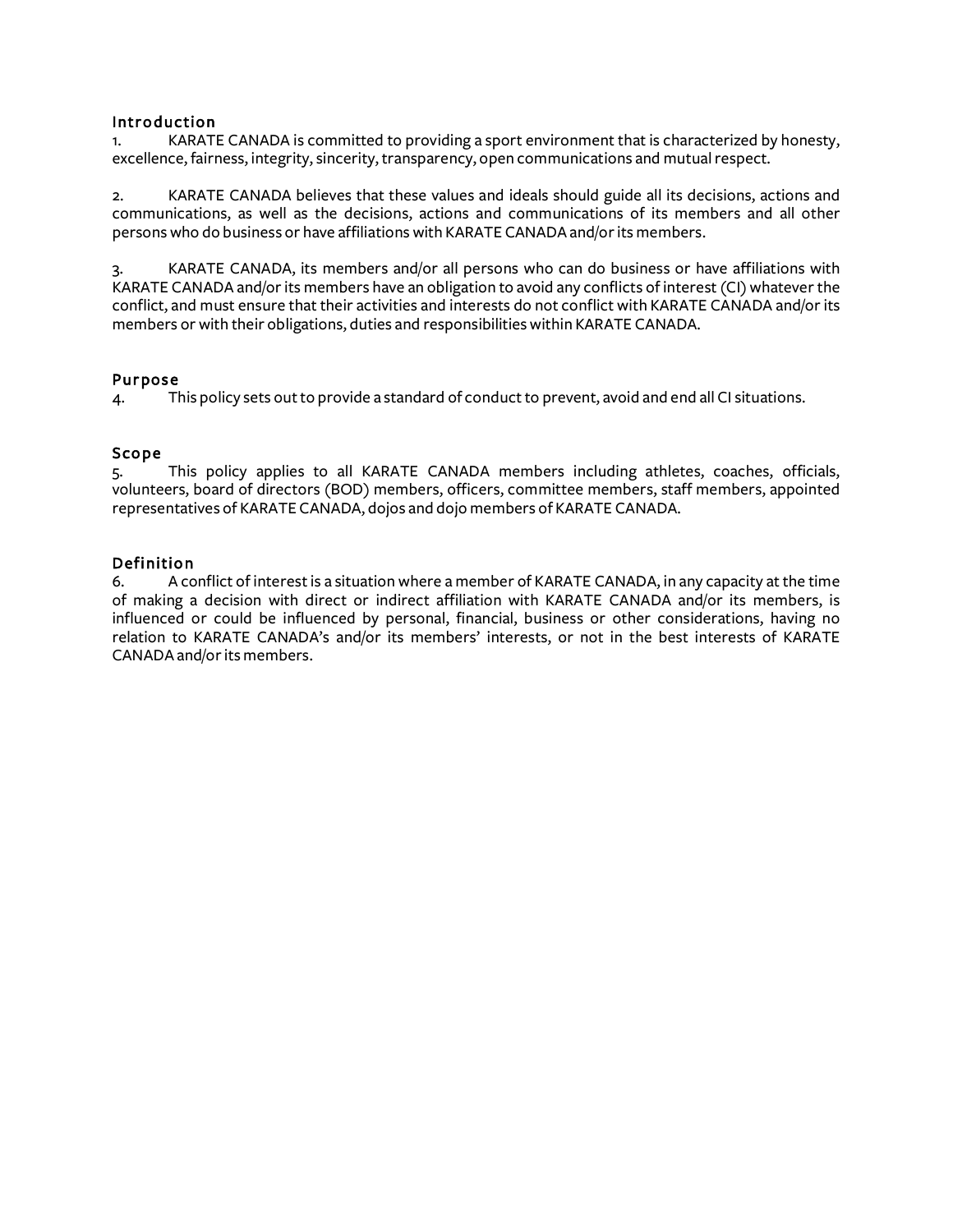# Varieties of Conflicts of Interest

7. In a CI situation, a person can have a pecuniary or non-pecuniary interest. A pecuniary interest is an interest that a person may have in a matter because of the likelihood or expectation of a financial loss or gain for that person or any other individual with whom this individual has direct or indirect affiliations. The non-pecuniary interestmay include:

- a. Coach-athlete, athlete-dojo and family relationships, friendships and any other interpersonal relationships;
- b. Volunteer position within other organizations;
- c. Any otherinterests that do not necessarily involve a financial loss or gain.

8. In addition, a CI can be real or perceived. A real CI arises when a person, in a decision-making situation, actually accords preferential treatment to a party. A perceived CI is related to appearances and perceptions and does not necessarily depend on the fact that a person might really be in CI and therefore, that this person was really incapable of making an objective decision. To recognize a perceived CI, we must ask if a reasonable and objective person would detect the presence of a perceived CI after having studied the matterin question.

9. Let it be known that perceived CIs are more frequent than real CI. However, perceived CIs are as prohibited and harmful as real CI.

### Prohibition

10. CIs are strictly prohibited. Any person who is orthinks she/he is in a position of CI must disclose this situation to the BOD by completing the *Declaration regarding Conflict of Interest* form attached to this policy (Appendix 1).

### Covenants

11. All members of KARATE CANADA commit to avoid at any time placing themselves in a CI situation and shall:

- a. Not engage in any business or transaction or have any interest that conflicts with their duties with KARATE CANADA, unless such business, transaction or other interest is properly disclosed and managed in accordance with this policy;
- b. Not directly or indirectly place themselves in a position where they are under obligation to any person who might benefit from special favours or considerations, or who might seek, in any way, preferential treatment;
- c. Avoid placing themselves in a position where they could be influenced in a decision by personal, financial, business or other interests;
- d. In the performance of their duties and obligations, not accord preferential treatment to family members or friends, or to organizations in which they or their family or friends have a financial or otherinterest;
- e. Not derive personal benefits from information that they have acquired during the course of fulfilling their duties with KARATE CANADA, where this information is confidential or is not generally available to the public;
- f. Not directly or indirectly accord, seek or accept a favour or benefit for themselves or for a third party, in exchange for a decision, an intervention or a service;
- g. Not engage in any employment, activity or business or professional undertaking that conflict or appear to conflict with their official duties with KARATE CANADA, or in which they have an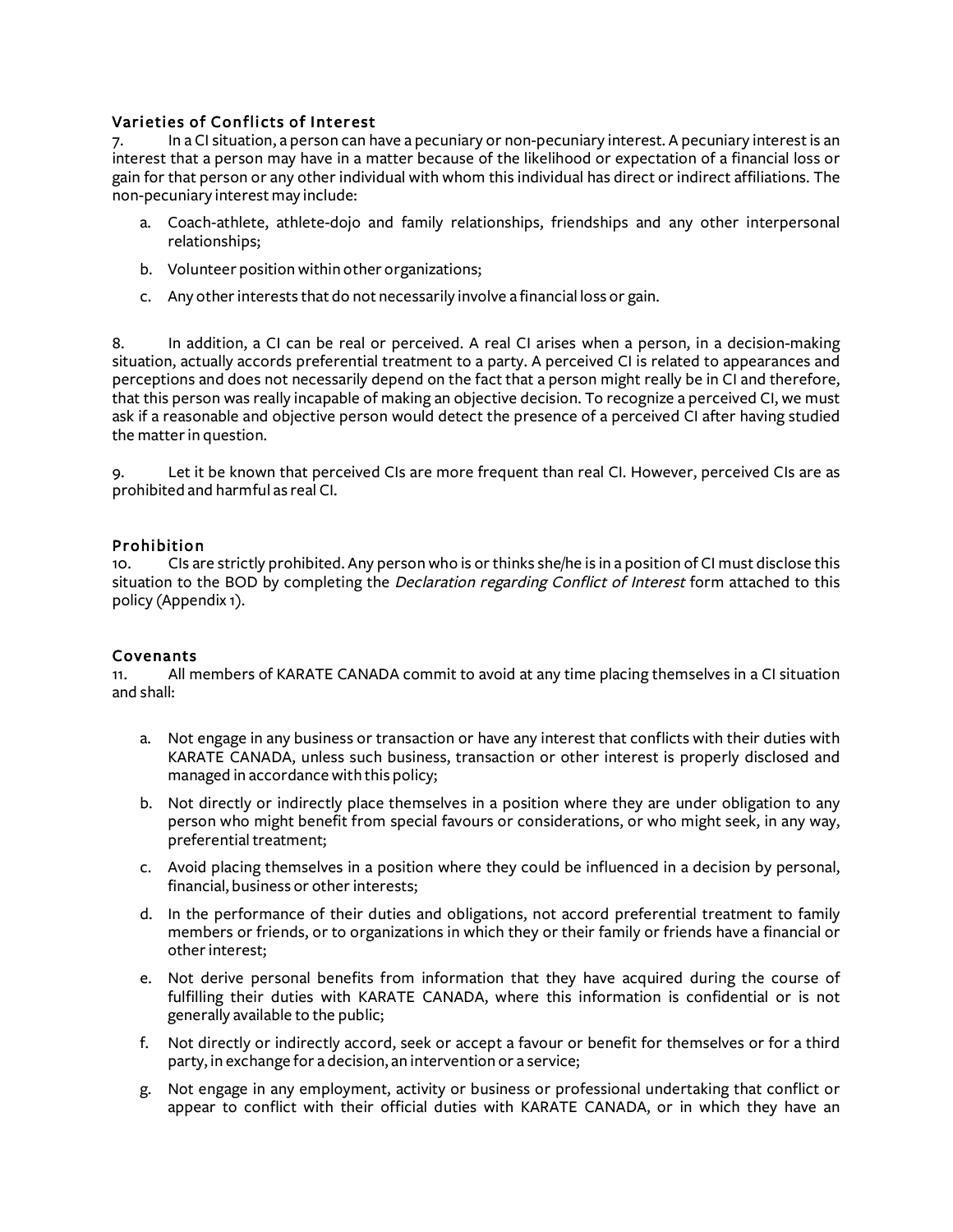advantage or appear to have an advantage on the basis of their association with membership to KARATE CANADA, unless such employment, activity, business or professional undertaking is properly disclosed and managed in accordancewith this policy;

- h. Not use or allow the use of KARATE CANADA's resources, property, equipment, materials, supplies and any other property or services for any reason other than what they are intended for;
- i. Not place themselves in a position where they could, by virtue of being a representative of KARATE CANADA, influence decisions or contracts from which they could derive any direct or indirect benefit orinterest;
- j. Not accept cash donation, gift or favour that could be construed as being given in anticipation of, or in recognition for, any special treatment granted by virtue of being a representative of KARATE CANADA;
- k. Not disclose confidential or privileged information acquired during the course of fulfilling their duties with KARATE CANADA;
- l. Not benefit from past duties with KARATE CANADA nor act against the best interests of KARATE CANADA.

# Disclosure of Conflicts of Interest

12. Allmembers shall disclose any conflict ofinterest situation in the followingmanner:

- a. Upon being nominated, elected or recognized, or upon being employed, and on an annual basis thereafter, all KARATE CANADA directors, officers, employees, officials and committee members will complete a written statement disclosing any real or perceived CI that they might have, according to Appendix 1;
- b. Also, at any time a person becomes aware that she/he might be in a position ofreal or perceived CI, she/he will disclose this conflict to the BOD by writing and submitting a statement, according to Appendix 1;
- c. When a member is in a position of real or perceived CI, she/he must inform the BOD by writing and submitting a statement, according to Appendix 1;
- d. Any person who believes that a member of KARATE CANADA may be in position of a real or perceived CI, may report this matter to the BOD by writing and submitting a statement, according to Appendix 1.

### Responsibilities of the BOD

13. The BOD is responsible for the application and compliance of this policy by all KARATE CANADA members, in the last instance;

14. The BOD may at any time take any fair, reasonable and appropriate measures to protect the rights of KARATE CANADA and any of its members, in compliance with this policy.

### Procedures

15. Following disclosure of any real or perceived CIs which could affect the carrying out of the obligations, duties and responsibilities of a member of KARATE CANADA, said member will withdraw from all situations where the CI exists. When in doubt, the BOD will make final determination as to the course of action, in compliance with KARATE CANADA's and its member's best interests, and with this policy.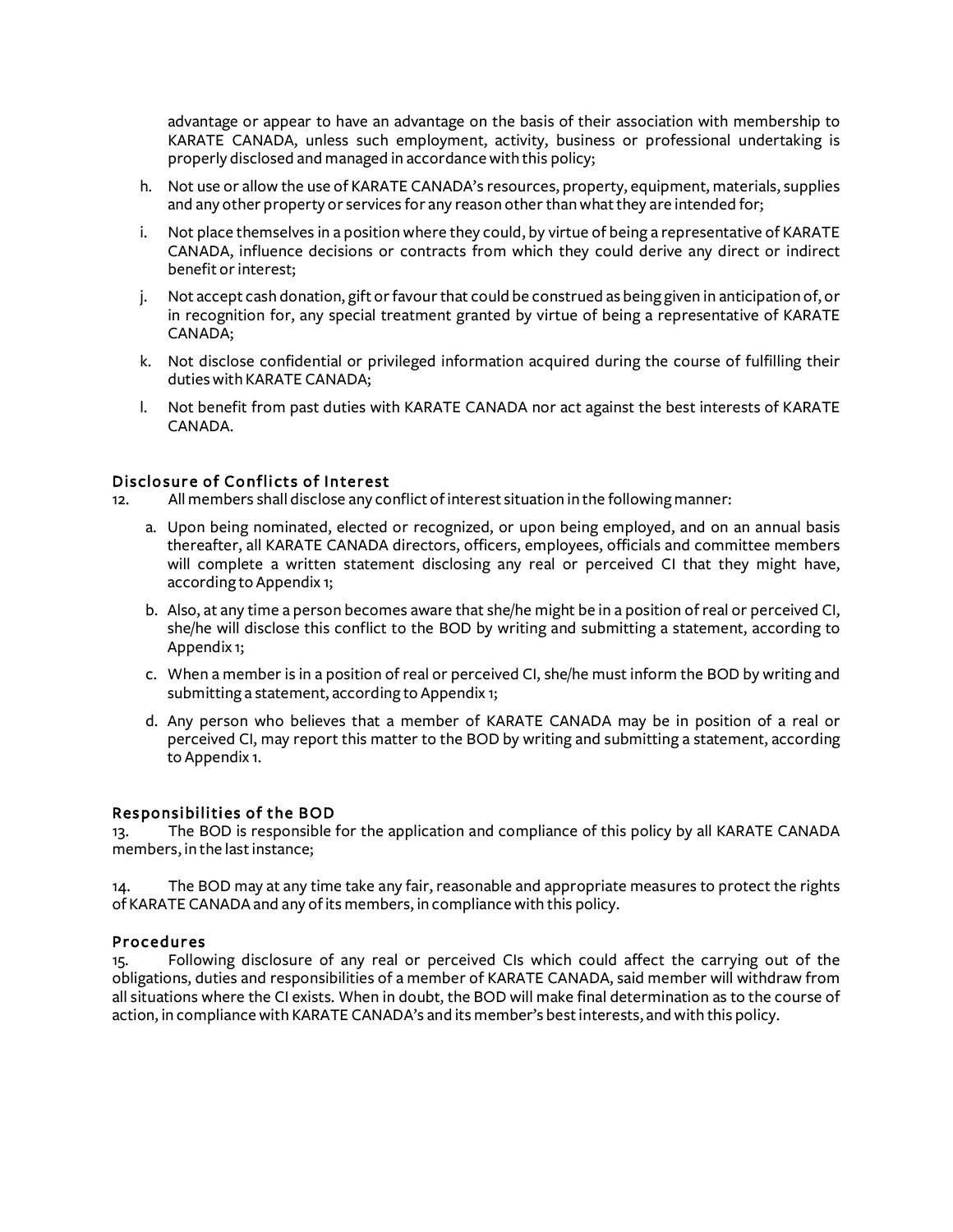16. Following disclosure of any real or perceived CI, regarding a particular decision, situation or matter, the following principles apply:

- a. The person in a CI may not participate in a discussion of this decision, situation or matter, either formally at the meeting or informally through private contact, communication and discussion, unless such participation is approved by a unanimous vote of the BOD or KARATE CANADA committee members,when relevant;
- b. Except where participation in discussion has been properly approved as per Section 16.a., such a person shall not be present at that portion of a meeting when the decision, situation or matter in which she/he has an interest is considered;
- c. Under no circumstances is the person in CI to take part in any vote or be present during voting on the decision, situation or matterinwhich she/he has an interest.
- 17. When a KARATE CANADA member has failed to disclose aCIto the BOD, the BOD will:
	- a. Request that the member's actions or omissions be justified in writing;
	- b. Discuss the circumstances and the justifications provided by the member at the next Board meeting or, if circumstances necessitate, convene a Board meeting, by any appropriate means, in a timely manner.
	- c. Decide of the course of action in the stated case and apply appropriate disciplinary measures, when relevant, in compliance with KARATE CANADA's and its member's best interests, and with this policy.

18. Any KARATE CANADA member who violates this policy is liable to sanction by the BOD, ranging from simple reprimand to suspension of KARATE CANADA's activities.

19. In the event that an inflexible application of this policy would produce an excessive result which would be inconsistent with KARATE CANADA and its member's best interests, it is provided that the policy will be tempered by appropriate discretion of the BOD.

20. In the eventthat the BOD confirms the existence of a CI, the BOD willmake it public.

#### Documentation

21. Documentation relating to CI situations will be recorded in the Minutes of the BOD and/or all KARATE CANADA committees, when relevant.

#### Interpretation

22. Where needed in this policy, a male gender word includes the female gender and vice versa; and plural nouns include singular nouns and vice versa.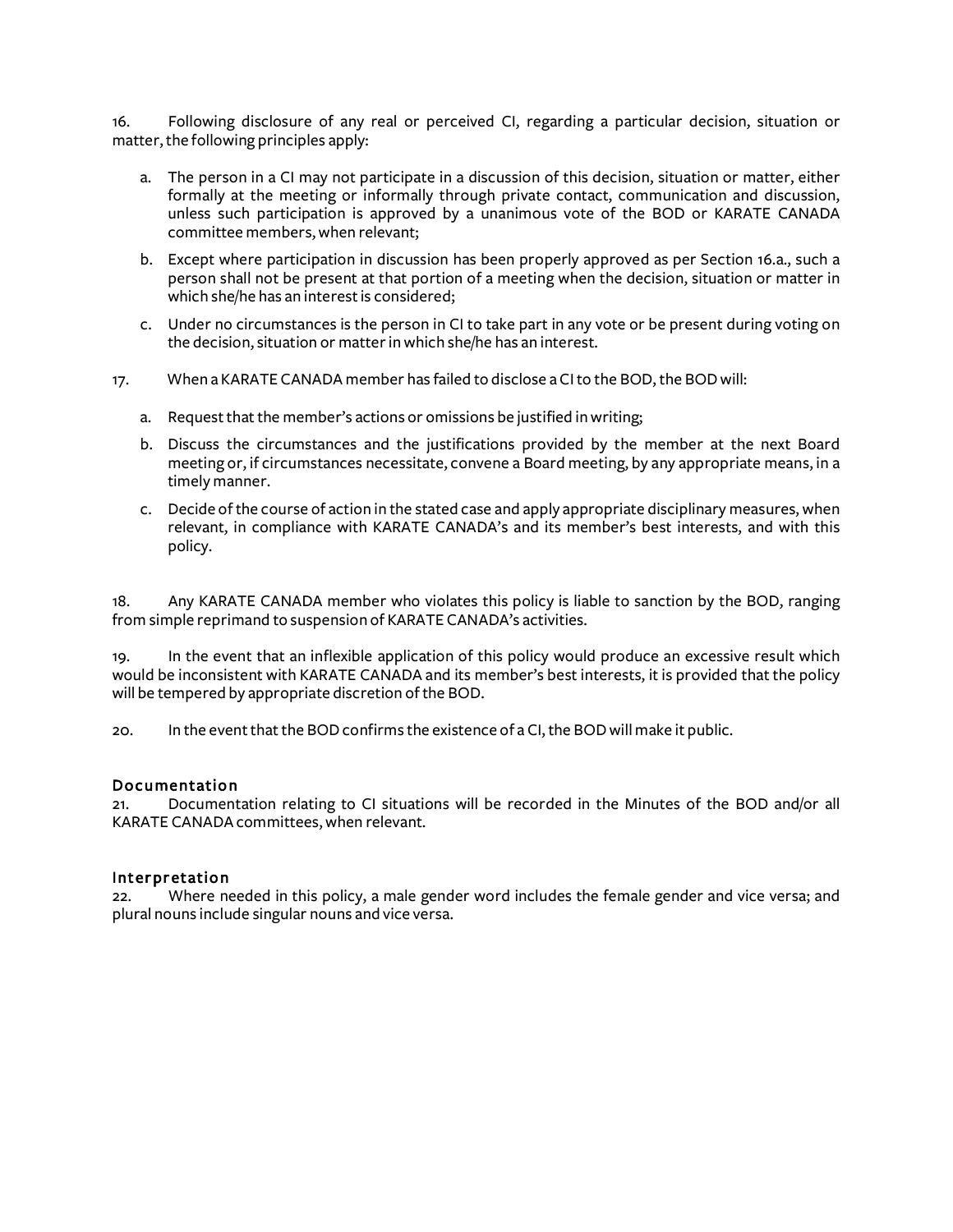# Decision Final and Binding

23. The decision of the BOD will be binding on the parties and on all KARATE CANADA members, subject to the right of any party to seek a review of the decision pursuant to the rules of the Sport Dispute Resolution Centre of Canada (SDRCC) as amended from time to time.

24. No action or legal proceeding will be commenced against KARATE CANADA or its members in respect of a dispute, unless KARATE CANADA has refused orfailed to abide by the provisions for appeal as set out in this policy.

#### Review and Approval

25. This policy was approved by the BOD on November 1<sup>st</sup> 2009 and shall be reviewed every two years by the BOD.